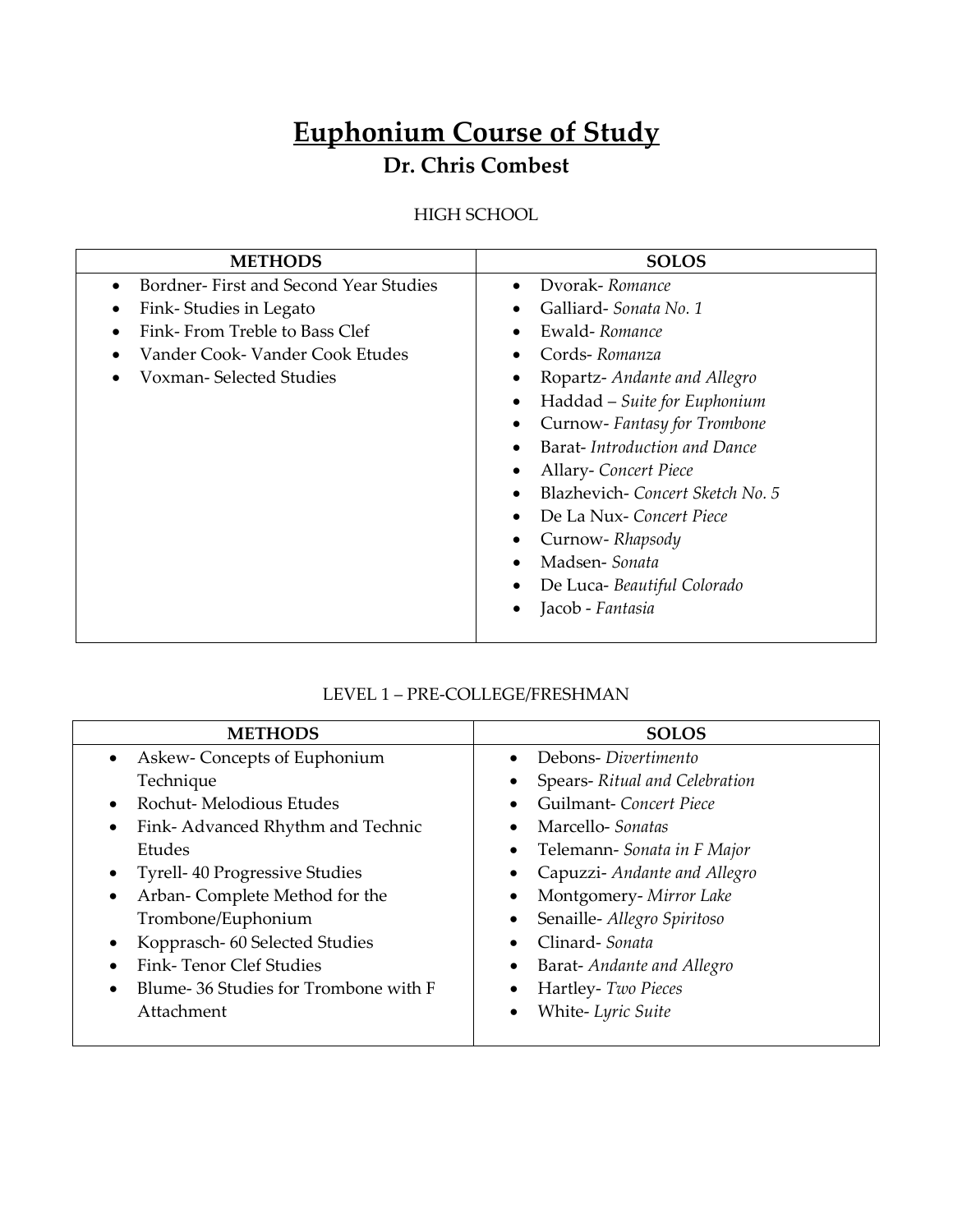### LEVEL 2 – SOPHMORES

| <b>METHODS</b>                                        | <b>SOLOS</b>                                           |
|-------------------------------------------------------|--------------------------------------------------------|
| Clarke-Technical Method for the Cornet<br>$\bullet$   | V. Williams- Studies in English Folk Song<br>$\bullet$ |
| Blazhevich- Clef Studies<br>$\bullet$                 | Schumann- Five Pieces<br>$\bullet$                     |
| Bobo- Mastering the Tuba<br>$\bullet$                 | Fritze-Concerto<br>٠                                   |
| Lin-Lip Etudes for all Brass Instruments<br>$\bullet$ | Fioco- Arioso and Allegro                              |
| <b>Orchestral and Band Excerpts</b><br>$\bullet$      | Ewazen-Concerto<br>$\bullet$                           |
|                                                       | Raum- Concerto del Garda                               |
|                                                       | Bellstedt-Napoli                                       |
|                                                       | Handel- Concerto in F Minor                            |
|                                                       | Mozart-Concerto in B Flat<br>$\bullet$                 |
|                                                       | Ritter George- Sonata<br>٠                             |
|                                                       | Jacob-Fantasia<br>٠                                    |
|                                                       | Horovitz-Concerto<br>$\bullet$                         |
|                                                       | Wilder-Sonata<br>$\bullet$                             |
|                                                       |                                                        |

#### LEVEL 3 – JUNIORS

| <b>METHODS</b>                                     | <b>SOLOS</b>                            |
|----------------------------------------------------|-----------------------------------------|
| Davis-20 Minute Warm-Up<br>$\bullet$               | Mantia-Enduring Young Charms<br>٠       |
| Pilafian & Sheridan-The Breathing Gym<br>$\bullet$ | Bourgeois-Concerto<br>$\bullet$         |
| Daily Workout                                      | Bowen- Euphonium Music<br>٠             |
| Pilafian & Sheridan-The Brass Gym<br>$\bullet$     | Yasuhide - Fantasy Variations<br>٠      |
| Charlier-32 Etudes                                 | Gillingham-Vintage<br>$\bullet$         |
| Gillis-70 Progressive Studies                      | Sparke-Pantomime                        |
| Nagel-Studies in Contemporary Music<br>$\bullet$   | Butterworth-Partita<br>$\bullet$        |
|                                                    | Curnow- Symphonic Variants<br>$\bullet$ |
|                                                    | Stevens-Soliloquies<br>$\bullet$        |
|                                                    |                                         |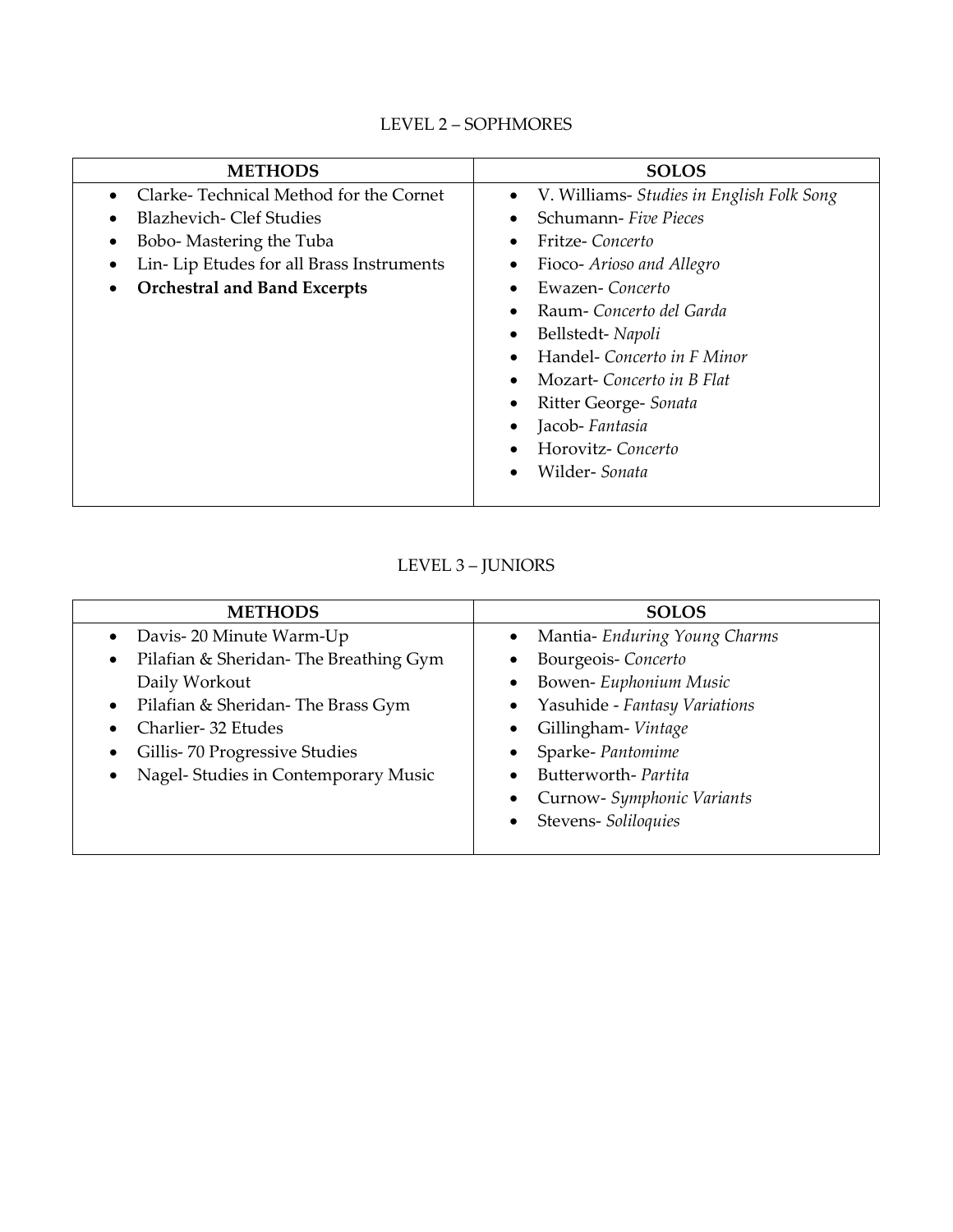| <b>METHODS</b>                            | <b>SOLOS</b>                          |
|-------------------------------------------|---------------------------------------|
| Gaston-Develop Sight Reading<br>$\bullet$ | Wiggins-Soliloquy IX<br>$\bullet$     |
| Bitsch-Etudes de Rytme<br>٠               | Gower-Three Short Pieces<br>$\bullet$ |
|                                           | Boccalari- Fantasia                   |
|                                           | Sparke-Harlequin                      |
|                                           | Bach, J.S.- Sonatas No. 1/3           |
|                                           | Bach, Jan-Concerto                    |
|                                           | Ponchielli-Concerto<br>$\bullet$      |
|                                           | Bach, Jan-Concert Variations          |
|                                           | Szentpali-Pearls                      |
|                                           | Ellerby-Concerto                      |
|                                           | Gillingham- Blue Lake Fantasies       |
|                                           |                                       |

### LEVEL 4 – SENIOR/GRAUDATE STUDENT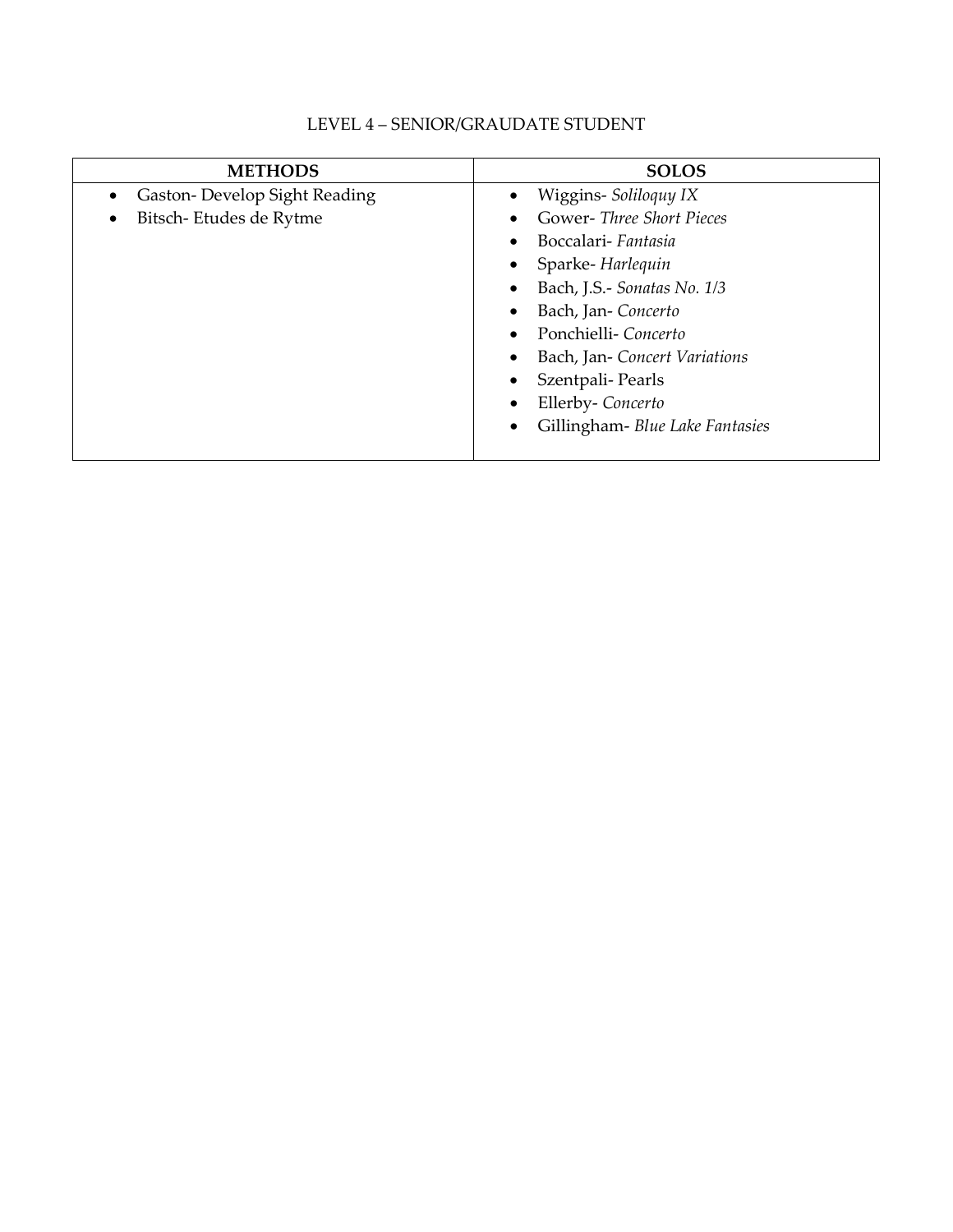# **Tuba Course of Study Dr. Chris Combest**

# HIGH SCHOOL

| <b>METHODS</b>                                      | <b>SOLOS</b>                                  |
|-----------------------------------------------------|-----------------------------------------------|
| Pares-Pares Scales<br>$\bullet$                     | Handel- Allegro from Concerto in F Minor<br>٠ |
| Vander Cook-Vander Cook Etudes                      | Handel-Honor and Arms<br>$\bullet$            |
| Rubank-Advanced Method Vols. 1 & 2                  | Handel- Thrice Happy the Monarch<br>$\bullet$ |
| Arban/Prescott-First and Second Year<br>$\bullet$   | Cohen-Romance and Scherzo<br>$\bullet$        |
| Method                                              | Holmes-Lento<br>$\bullet$                     |
| Fink-Studies in Legato for Bass<br>$\bullet$        | Allary-Concert Piece<br>$\bullet$             |
| Trombone/Tuba                                       | Bach/Bell- Air and Bourree<br>$\bullet$       |
| Getchell & Hovey-First and Second Book<br>$\bullet$ | Dowling-His Majesty the Tuba<br>٠             |
| of Practical Studies                                | Haddad- Suite<br>$\bullet$                    |
|                                                     | Curnow-Concertino<br>$\bullet$                |
|                                                     | Marcello/Little-Sonatas<br>$\bullet$          |
|                                                     | Beversdorf-Sonata                             |
|                                                     | Gallagher- Sonata Breve                       |
|                                                     | Grant-Stuff                                   |
|                                                     |                                               |

# LEVEL 1 – PRE-COLLEGE/FRESHMAN

| <b>METHODS</b>                            | <b>SOLOS</b>                                  |
|-------------------------------------------|-----------------------------------------------|
| Askew- Concepts of Tuba Technique         | Nelhybel- Concerto Grosso                     |
| Arban/Jacobs- Complete Method for the     | Lebedev- Concerto in One Movement             |
| Tuba                                      | Gabrieli, D.- Ricercar                        |
| Bordogni/Jacobs- Complete Vocalises for   | Barat-Introduction & Dance                    |
| Tuba                                      | Vivaldi/Morris- Sonata No. 3 in A min         |
| Tyrrell- Advanced Studies for B-flat Bass | Tcherepnin-Andante                            |
| Blazhevich-70 Studies Volume 1            | Frackenpohl- Variations (The Cobbler's Bench) |
| Kopprasch - 60 Selected Studies           | Capuzzi- Andante and Rondo                    |
| Snedecor-Low Etudes for the Tuba          | Hartley-Sonatina                              |
| Jacobs-Low Register Studies               | Sibbing-Sonata                                |
|                                           | Vaughn-Suite for Tuba                         |
|                                           | Hartley- Unaccompanied Suite                  |
|                                           |                                               |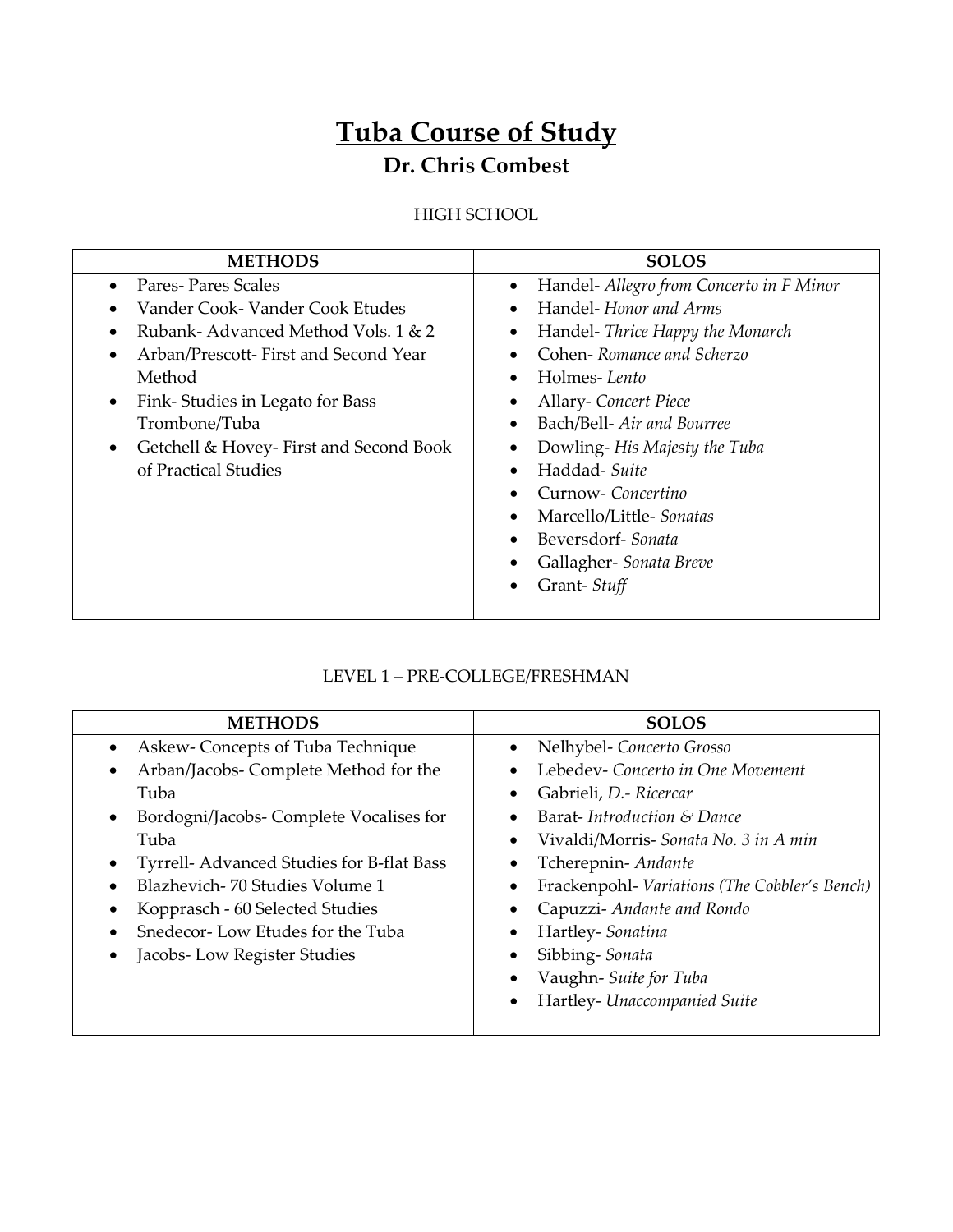# LEVEL 2 – SOPHMORES

| <b>METHODS</b>                              | <b>SOLOS</b>                                             |
|---------------------------------------------|----------------------------------------------------------|
| Blazhevich-70 Studies Volume 2<br>$\bullet$ | Nelhybel- Suite<br>$\bullet$                             |
| Bobo- Mastering the Tuba                    | R.V. Williams- Studies in English Folk Song<br>$\bullet$ |
| Lin-Lip Etudes for all Brass Instruments    | Vaughan-Concert Piece #1                                 |
| <b>Orchestral and Band Excerpts</b>         | Winteregg- A Time for<br>$\bullet$                       |
|                                             | Arnold-Fantasy for Tuba<br>$\bullet$                     |
|                                             | Von Koch-Monologue No. 9<br>$\bullet$                    |
|                                             | Galliard-Sonatas                                         |
|                                             | Jacob- Suite<br>$\bullet$                                |
|                                             | Muczynski-Impromptus                                     |
|                                             | Wilder-Sonata<br>$\bullet$                               |
|                                             | Persichetti- Serenade #12<br>$\bullet$                   |
|                                             | Newton-Capriccio<br>$\bullet$                            |
|                                             | Wilder- Suite #1 (Effie)<br>$\bullet$                    |
|                                             | Hartley-Sonata<br>$\bullet$                              |
|                                             | Gregson-Concerto                                         |
|                                             | Hindemith-Sonata<br>$\bullet$                            |
|                                             | Raum-Concerto del Garda<br>$\bullet$                     |
|                                             | Strobel- Dans Profundo                                   |
|                                             |                                                          |

# LEVEL 3 – JUNIORS

| <b>METHODS</b>                                     | <b>SOLOS</b>                                             |
|----------------------------------------------------|----------------------------------------------------------|
| Davis-20 Minute Warm-Up<br>٠                       | Stevens- Triumph of the Demon Gods<br>٠                  |
| Pilafian & Sheridan-The Breathing Gym<br>$\bullet$ | Gardonyi- Sonata                                         |
| Daily Workout                                      | Stevens, T.- Variations in Olden Style                   |
| Pilafian & Sheridan-The Brass Gym<br>$\bullet$     | Koetsier-Sonatina                                        |
| Rochut-Melodious Etudes Vols. 1-3                  | Strauss, F.- Nocturne                                    |
| Maenz-12 Special Studies<br>$\bullet$              | Schumann/Cooley- Drei Romanzen<br>٠                      |
|                                                    | Shostakovich- Adagio from the Limpid Stream<br>$\bullet$ |
|                                                    | Ritter George- Sonata                                    |
|                                                    | Stevens-Autumn                                           |
|                                                    | York-Sonata                                              |
|                                                    | Broughton-Sonata                                         |
|                                                    | Vaughan Williams- Concerto                               |
|                                                    | Arban- Carnival of Venice                                |
|                                                    |                                                          |